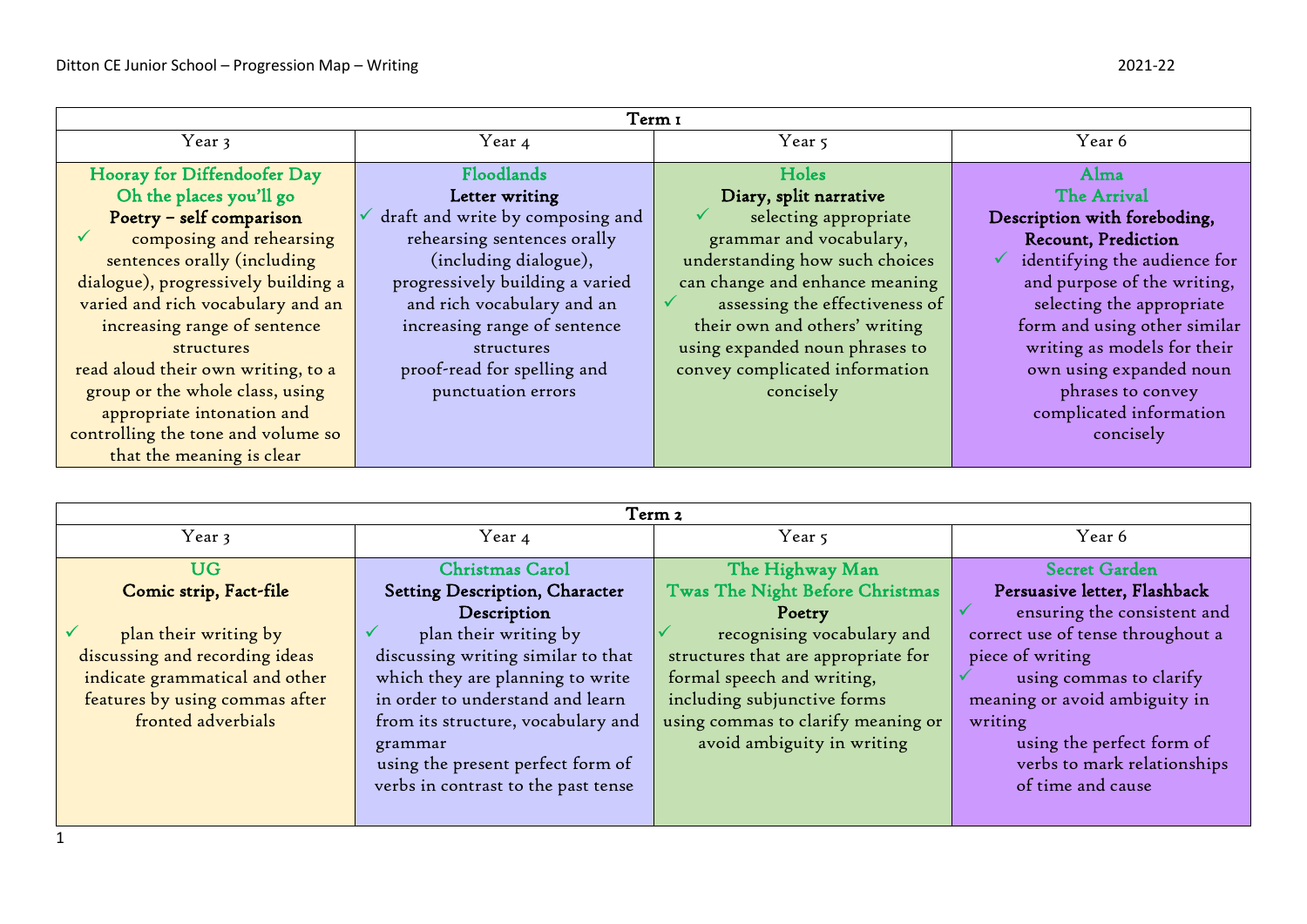| Term 3                       |                                                 |                                     |                                  |
|------------------------------|-------------------------------------------------|-------------------------------------|----------------------------------|
| Year 3                       | Year 4                                          | Year 5                              | Year 6                           |
| The King who banned the dark | The Wilderness War                              | Ruin                                | <b>Goodnight Mr Tom</b>          |
| Debate, Adventure Story,     | Persuasive Writing                              |                                     | Discussion text, Formal and      |
| Newspaper                    | $\checkmark$ read aloud their own writing, to a | Discussion text                     | <b>Informal Writing</b>          |
| recognising different points | group or the whole class, using                 | plan their writing by               | in narratives, describing        |
| of view on an                | appropriate intonation and                      | identifying the audience for and    | settings, characters and         |
| issue, providing arguments   | controlling the tone and volume                 | purpose of the writing, selecting   | atmosphere and integrating       |
| for and against.             | so that the meaning is clear                    | the appropriate form and using      | dialogue to convey character and |
|                              | indicating possession by using the              | other similar writing as models for | advance the action               |
|                              | possessive apostrophe with plural               | their own                           | using hyphens to avoid           |
|                              | nouns                                           |                                     | ambiguity                        |
|                              |                                                 |                                     | recognising vocabulary and       |
|                              |                                                 |                                     | structures that are              |
|                              |                                                 |                                     | appropriate for formal           |
|                              |                                                 |                                     | speech and writing,              |
|                              |                                                 |                                     | including subjunctive forms      |

| Term 4                           |                                             |                                    |                                     |
|----------------------------------|---------------------------------------------|------------------------------------|-------------------------------------|
| Year 3                           | Year 4                                      | Year 5                             | Year 6                              |
|                                  | Beowulf                                     |                                    | Wonder                              |
| Varjak Paw                       |                                             | Egyptian Echo                      |                                     |
| Narrative from an alternative    | Adventure narrative                         | Newspaper, Flashback               | Persuasive leaflet, Poetry, Writing |
| view                             |                                             | using further organisational       | in the Author's Voice               |
| in narratives, creating          | $\checkmark$ assessing the effectiveness of | and presentational devices to      | ensuring correct subject and        |
| settings, characters and plot    | their own and others' writing and           | structure text and to guide the    | verb agreement when using           |
| using conjunctions, adverbs and  | suggesting improvements                     | reader [for example, headings,     | singular and plural, distinguishing |
| prepositions to express time and | choosing nouns or pronouns                  | bullet points, underlining]        | between the language of speech      |
| cause                            | appropriately for clarity and               | using passive verbs to affect      | and writing and choosing the        |
|                                  | cohesion and to avoid repetition            | the presentation of information in | appropriate register                |
|                                  |                                             | a sentence                         | using a colon to introduce a        |
|                                  |                                             | punctuating bullet points          | list punctuating bullet points      |
|                                  |                                             | consistently                       | consistently                        |